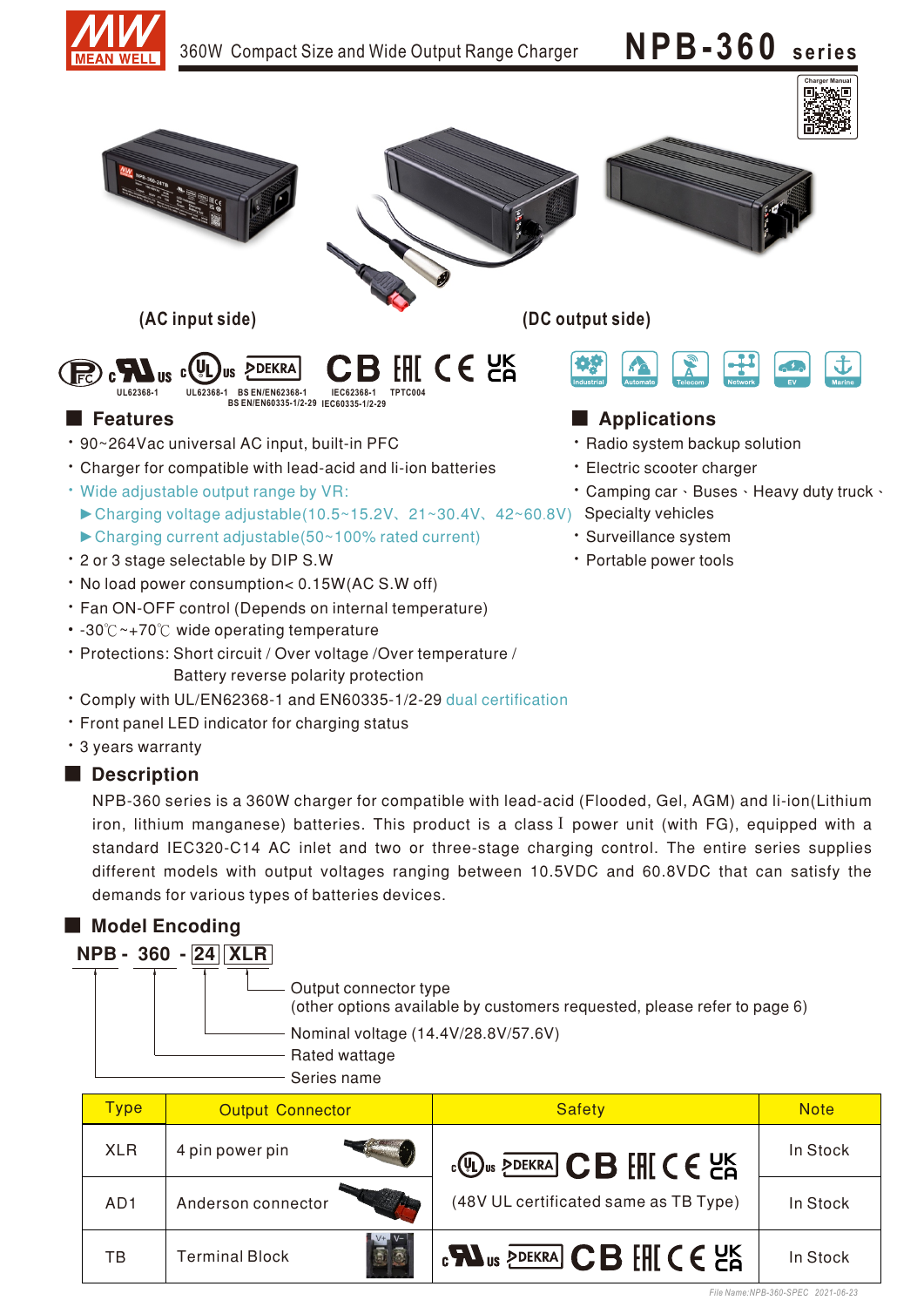

# **SPECIFICATION**

| <b>MODEL</b>                      |                                                                                                                                                                                                                                                                                                                                                                                                                                                                                                                                                                                                                                                                                                                                                                                                                                                                                                                                                                                                                                                                                                                                                                         |                     | NPB-360-12                                                                                                     | NPB-360-24□                                                                                            | NPB-360-48□                                                                 |  |  |
|-----------------------------------|-------------------------------------------------------------------------------------------------------------------------------------------------------------------------------------------------------------------------------------------------------------------------------------------------------------------------------------------------------------------------------------------------------------------------------------------------------------------------------------------------------------------------------------------------------------------------------------------------------------------------------------------------------------------------------------------------------------------------------------------------------------------------------------------------------------------------------------------------------------------------------------------------------------------------------------------------------------------------------------------------------------------------------------------------------------------------------------------------------------------------------------------------------------------------|---------------------|----------------------------------------------------------------------------------------------------------------|--------------------------------------------------------------------------------------------------------|-----------------------------------------------------------------------------|--|--|
|                                   |                                                                                                                                                                                                                                                                                                                                                                                                                                                                                                                                                                                                                                                                                                                                                                                                                                                                                                                                                                                                                                                                                                                                                                         |                     | $\Box$ =XLR, AD1, TB                                                                                           |                                                                                                        |                                                                             |  |  |
|                                   | BOOST CHARGE VOLTAGE(Vboost)(default)   14.4V                                                                                                                                                                                                                                                                                                                                                                                                                                                                                                                                                                                                                                                                                                                                                                                                                                                                                                                                                                                                                                                                                                                           |                     |                                                                                                                | 28.8V                                                                                                  | 57.6V                                                                       |  |  |
|                                   | FLOAT CHARGE VOLTAGE(Vfloat)(default)   13.8V                                                                                                                                                                                                                                                                                                                                                                                                                                                                                                                                                                                                                                                                                                                                                                                                                                                                                                                                                                                                                                                                                                                           |                     |                                                                                                                | 27.6V                                                                                                  | 55.2V                                                                       |  |  |
|                                   |                                                                                                                                                                                                                                                                                                                                                                                                                                                                                                                                                                                                                                                                                                                                                                                                                                                                                                                                                                                                                                                                                                                                                                         |                     |                                                                                                                |                                                                                                        |                                                                             |  |  |
|                                   | <b>VOLTAGE ADJUSTABLE RANGE   10.5 ~ 15.2V</b>                                                                                                                                                                                                                                                                                                                                                                                                                                                                                                                                                                                                                                                                                                                                                                                                                                                                                                                                                                                                                                                                                                                          |                     |                                                                                                                | $21 - 30.4V$                                                                                           | $42 - 60.8V$                                                                |  |  |
| <b>OUTPUT</b>                     | OUTPUT CURRENT(Typ.) Note.5 20A                                                                                                                                                                                                                                                                                                                                                                                                                                                                                                                                                                                                                                                                                                                                                                                                                                                                                                                                                                                                                                                                                                                                         |                     |                                                                                                                | 12A                                                                                                    | 6A                                                                          |  |  |
|                                   | <b>CURRENT ADJUSTABLE RANGE   50% ~ 100%</b>                                                                                                                                                                                                                                                                                                                                                                                                                                                                                                                                                                                                                                                                                                                                                                                                                                                                                                                                                                                                                                                                                                                            |                     |                                                                                                                |                                                                                                        |                                                                             |  |  |
|                                   | <b>MAX. POWER</b>                                                                                                                                                                                                                                                                                                                                                                                                                                                                                                                                                                                                                                                                                                                                                                                                                                                                                                                                                                                                                                                                                                                                                       |                     | Note.3 304W                                                                                                    | 364.8W                                                                                                 | 364.8W                                                                      |  |  |
|                                   | <b>RECOMMENDED BATTERY</b><br>CAPACITY (AMP HOURS) Note.4                                                                                                                                                                                                                                                                                                                                                                                                                                                                                                                                                                                                                                                                                                                                                                                                                                                                                                                                                                                                                                                                                                               |                     | $65 - 195AH$                                                                                                   | $40 - 125AH$                                                                                           | $20 - 65$ AH                                                                |  |  |
|                                   | <b>VOLTAGE RANGE</b>                                                                                                                                                                                                                                                                                                                                                                                                                                                                                                                                                                                                                                                                                                                                                                                                                                                                                                                                                                                                                                                                                                                                                    |                     | Note.5 $90 - 264$ VAC<br>$127 - 370$ VDC                                                                       |                                                                                                        |                                                                             |  |  |
|                                   | <b>FREQUENCY RANGE</b>                                                                                                                                                                                                                                                                                                                                                                                                                                                                                                                                                                                                                                                                                                                                                                                                                                                                                                                                                                                                                                                                                                                                                  |                     | $47 - 63$ Hz                                                                                                   |                                                                                                        |                                                                             |  |  |
|                                   | <b>POWER FACTOR (Typ.)</b>                                                                                                                                                                                                                                                                                                                                                                                                                                                                                                                                                                                                                                                                                                                                                                                                                                                                                                                                                                                                                                                                                                                                              |                     | PF>0.98/115VAC, PF>0.95/230VAC at full load                                                                    |                                                                                                        |                                                                             |  |  |
| <b>INPUT</b>                      |                                                                                                                                                                                                                                                                                                                                                                                                                                                                                                                                                                                                                                                                                                                                                                                                                                                                                                                                                                                                                                                                                                                                                                         | <b>XLR</b>          | 87%                                                                                                            | 91%                                                                                                    | 92%                                                                         |  |  |
|                                   |                                                                                                                                                                                                                                                                                                                                                                                                                                                                                                                                                                                                                                                                                                                                                                                                                                                                                                                                                                                                                                                                                                                                                                         | AD1                 | 87%                                                                                                            |                                                                                                        | 92%                                                                         |  |  |
|                                   | EFFICIENCY (Typ.)                                                                                                                                                                                                                                                                                                                                                                                                                                                                                                                                                                                                                                                                                                                                                                                                                                                                                                                                                                                                                                                                                                                                                       |                     |                                                                                                                | 91%                                                                                                    |                                                                             |  |  |
|                                   |                                                                                                                                                                                                                                                                                                                                                                                                                                                                                                                                                                                                                                                                                                                                                                                                                                                                                                                                                                                                                                                                                                                                                                         | TB                  | 88.5%<br>2.2A/230VAC                                                                                           | 92%                                                                                                    | 92.5%                                                                       |  |  |
|                                   | AC CURRENT (Typ.)                                                                                                                                                                                                                                                                                                                                                                                                                                                                                                                                                                                                                                                                                                                                                                                                                                                                                                                                                                                                                                                                                                                                                       |                     | 4.5A/115VAC                                                                                                    |                                                                                                        |                                                                             |  |  |
|                                   | <b>INRUSH CURRENT (Typ.)</b>                                                                                                                                                                                                                                                                                                                                                                                                                                                                                                                                                                                                                                                                                                                                                                                                                                                                                                                                                                                                                                                                                                                                            |                     | COLD START 50A at 230VAC                                                                                       |                                                                                                        |                                                                             |  |  |
|                                   | <b>SHORT CIRCUIT</b>                                                                                                                                                                                                                                                                                                                                                                                                                                                                                                                                                                                                                                                                                                                                                                                                                                                                                                                                                                                                                                                                                                                                                    | Note.6              |                                                                                                                | Protection type : Constant current limiting, charger will shutdown after 5 sec, re-power on to recover |                                                                             |  |  |
|                                   | <b>OVER VOLTAGE</b>                                                                                                                                                                                                                                                                                                                                                                                                                                                                                                                                                                                                                                                                                                                                                                                                                                                                                                                                                                                                                                                                                                                                                     |                     | $16 - 20V$                                                                                                     | $32 - 40V$                                                                                             | $64 - 75V$                                                                  |  |  |
| <b>PROTECTION</b>                 |                                                                                                                                                                                                                                                                                                                                                                                                                                                                                                                                                                                                                                                                                                                                                                                                                                                                                                                                                                                                                                                                                                                                                                         |                     | Protection type: Shut down and latch off o/p voltage, re-power on to recover                                   |                                                                                                        |                                                                             |  |  |
|                                   | <b>REVERSE POLARITY</b>                                                                                                                                                                                                                                                                                                                                                                                                                                                                                                                                                                                                                                                                                                                                                                                                                                                                                                                                                                                                                                                                                                                                                 |                     | By internal fuse open                                                                                          |                                                                                                        |                                                                             |  |  |
|                                   | <b>OVER TEMPERATURE</b>                                                                                                                                                                                                                                                                                                                                                                                                                                                                                                                                                                                                                                                                                                                                                                                                                                                                                                                                                                                                                                                                                                                                                 |                     | Hiccup mode, recovers automatically after temperature goes down                                                |                                                                                                        |                                                                             |  |  |
| <b>FUNCTION</b>                   | <b>CHARGING CURVE</b>                                                                                                                                                                                                                                                                                                                                                                                                                                                                                                                                                                                                                                                                                                                                                                                                                                                                                                                                                                                                                                                                                                                                                   |                     | 2 or 3 stage adjustable by DIP S.W                                                                             |                                                                                                        |                                                                             |  |  |
|                                   | <b>FAN CONTROL (Typ.)</b>                                                                                                                                                                                                                                                                                                                                                                                                                                                                                                                                                                                                                                                                                                                                                                                                                                                                                                                                                                                                                                                                                                                                               |                     | Internal RTH3 ≥50℃ Fan ON, ≤45℃ Fan OFF                                                                        |                                                                                                        |                                                                             |  |  |
|                                   | <b>WORKING TEMP.</b>                                                                                                                                                                                                                                                                                                                                                                                                                                                                                                                                                                                                                                                                                                                                                                                                                                                                                                                                                                                                                                                                                                                                                    |                     | $-30 \sim +70^{\circ}$ C (Refer to "Derating Curve")                                                           |                                                                                                        |                                                                             |  |  |
|                                   | <b>WORKING HUMIDITY</b>                                                                                                                                                                                                                                                                                                                                                                                                                                                                                                                                                                                                                                                                                                                                                                                                                                                                                                                                                                                                                                                                                                                                                 |                     | 20~95% RH non-condensing                                                                                       |                                                                                                        |                                                                             |  |  |
| <b>ENVIRONMENT</b>                | <b>STORAGE TEMP., HUMIDITY</b>                                                                                                                                                                                                                                                                                                                                                                                                                                                                                                                                                                                                                                                                                                                                                                                                                                                                                                                                                                                                                                                                                                                                          |                     | $-40 \sim +85^{\circ}$ C, 10 ~ 95% RH non-condensing                                                           |                                                                                                        |                                                                             |  |  |
|                                   | <b>TEMP. COEFFICIENT</b>                                                                                                                                                                                                                                                                                                                                                                                                                                                                                                                                                                                                                                                                                                                                                                                                                                                                                                                                                                                                                                                                                                                                                |                     | $\pm 0.05\%$ /°C (0 ~ 45°C)                                                                                    |                                                                                                        |                                                                             |  |  |
|                                   | VIBRATION                                                                                                                                                                                                                                                                                                                                                                                                                                                                                                                                                                                                                                                                                                                                                                                                                                                                                                                                                                                                                                                                                                                                                               |                     | 10 ~ 500Hz, 2G 10min./1cycle, 60min. each along X, Y, Z axes                                                   |                                                                                                        |                                                                             |  |  |
|                                   | <b>SAFETY STANDARDS</b>                                                                                                                                                                                                                                                                                                                                                                                                                                                                                                                                                                                                                                                                                                                                                                                                                                                                                                                                                                                                                                                                                                                                                 |                     | CB IEC62368-1, IEC60335-1/2-29, Dekra BS EN/EN62368-1, BS EN/EN60335-1/2-29, UL62368-1, EAC TP TC 004 approved |                                                                                                        |                                                                             |  |  |
|                                   | <b>WITHSTAND VOLTAGE</b>                                                                                                                                                                                                                                                                                                                                                                                                                                                                                                                                                                                                                                                                                                                                                                                                                                                                                                                                                                                                                                                                                                                                                |                     | I/P-O/P:3KVAC I/P-FG:2KVAC O/P-FG:0.5KVAC                                                                      |                                                                                                        |                                                                             |  |  |
|                                   | <b>ISOLATION RESISTANCE</b>                                                                                                                                                                                                                                                                                                                                                                                                                                                                                                                                                                                                                                                                                                                                                                                                                                                                                                                                                                                                                                                                                                                                             |                     | I/P-O/P, I/P-FG, O/P-FG:100M Ohms / 500VDC / 25°C/70% RH                                                       |                                                                                                        |                                                                             |  |  |
|                                   |                                                                                                                                                                                                                                                                                                                                                                                                                                                                                                                                                                                                                                                                                                                                                                                                                                                                                                                                                                                                                                                                                                                                                                         |                     | <b>Parameter</b><br>Conducted                                                                                  | <b>Standard</b>                                                                                        | <b>Test Level / Note</b>                                                    |  |  |
|                                   |                                                                                                                                                                                                                                                                                                                                                                                                                                                                                                                                                                                                                                                                                                                                                                                                                                                                                                                                                                                                                                                                                                                                                                         |                     | Radiated                                                                                                       | BS EN/EN55032 (CISPR32), BS EN/EN55014-1                                                               | Class B                                                                     |  |  |
|                                   | <b>EMC EMISSION</b>                                                                                                                                                                                                                                                                                                                                                                                                                                                                                                                                                                                                                                                                                                                                                                                                                                                                                                                                                                                                                                                                                                                                                     |                     | <b>Harmonic Current</b>                                                                                        | BS EN/EN55032 (CISPR32), BS EN/EN55014-1<br>BS EN/EN61000-3-2                                          | Class B<br>Class A                                                          |  |  |
|                                   |                                                                                                                                                                                                                                                                                                                                                                                                                                                                                                                                                                                                                                                                                                                                                                                                                                                                                                                                                                                                                                                                                                                                                                         |                     | Voltage Flicker                                                                                                | BS EN/EN61000-3-3                                                                                      |                                                                             |  |  |
| <b>SAFETY &amp;</b><br><b>EMC</b> |                                                                                                                                                                                                                                                                                                                                                                                                                                                                                                                                                                                                                                                                                                                                                                                                                                                                                                                                                                                                                                                                                                                                                                         |                     | BS EN/EN55014-2, BS EN/EN55024, BS EN/EN55035                                                                  |                                                                                                        |                                                                             |  |  |
| (Note 7)                          |                                                                                                                                                                                                                                                                                                                                                                                                                                                                                                                                                                                                                                                                                                                                                                                                                                                                                                                                                                                                                                                                                                                                                                         |                     | <b>Parameter</b>                                                                                               | <b>Standard</b>                                                                                        | <b>Test Level / Note</b>                                                    |  |  |
|                                   |                                                                                                                                                                                                                                                                                                                                                                                                                                                                                                                                                                                                                                                                                                                                                                                                                                                                                                                                                                                                                                                                                                                                                                         |                     | <b>ESD</b>                                                                                                     | BS EN/EN61000-4-2                                                                                      | Level 3, 8KV air ; Level 2, 4KV contact                                     |  |  |
|                                   |                                                                                                                                                                                                                                                                                                                                                                                                                                                                                                                                                                                                                                                                                                                                                                                                                                                                                                                                                                                                                                                                                                                                                                         |                     | Radiated                                                                                                       | BS EN/EN61000-4-3                                                                                      | Level $2, 3V/m$                                                             |  |  |
|                                   | <b>EMC IMMUNITY</b>                                                                                                                                                                                                                                                                                                                                                                                                                                                                                                                                                                                                                                                                                                                                                                                                                                                                                                                                                                                                                                                                                                                                                     |                     | EFT / Burst                                                                                                    | BS EN/EN61000-4-4                                                                                      | Level 2, 1KV                                                                |  |  |
|                                   |                                                                                                                                                                                                                                                                                                                                                                                                                                                                                                                                                                                                                                                                                                                                                                                                                                                                                                                                                                                                                                                                                                                                                                         |                     | Surge                                                                                                          | BS EN/EN61000-4-5                                                                                      | Level 2, 1KV/Line-Line, Level 3, 2KV/Line-Earth                             |  |  |
|                                   |                                                                                                                                                                                                                                                                                                                                                                                                                                                                                                                                                                                                                                                                                                                                                                                                                                                                                                                                                                                                                                                                                                                                                                         |                     | Conducted                                                                                                      | BS EN/EN61000-4-6                                                                                      | Level 2, 3Vrms                                                              |  |  |
|                                   |                                                                                                                                                                                                                                                                                                                                                                                                                                                                                                                                                                                                                                                                                                                                                                                                                                                                                                                                                                                                                                                                                                                                                                         |                     | Magnetic Field                                                                                                 | BS EN/EN61000-4-8                                                                                      | Level 1, 1A/m                                                               |  |  |
|                                   |                                                                                                                                                                                                                                                                                                                                                                                                                                                                                                                                                                                                                                                                                                                                                                                                                                                                                                                                                                                                                                                                                                                                                                         |                     | Voltage Dips and Interruptions                                                                                 | BS EN/EN61000-4-11                                                                                     | >95% dip 0.5 periods, 30% dip 25 periods,<br>>95% interruptions 250 periods |  |  |
|                                   | <b>MTBF</b>                                                                                                                                                                                                                                                                                                                                                                                                                                                                                                                                                                                                                                                                                                                                                                                                                                                                                                                                                                                                                                                                                                                                                             |                     | 434.8K hrs min.                                                                                                | Telcordia TR/SR-332 (Bellcore); 173.9K hrs min.                                                        | MIL-HDBK-217F $(25^{\circ}C)$                                               |  |  |
| <b>OTHERS</b>                     | <b>DIMENSION</b>                                                                                                                                                                                                                                                                                                                                                                                                                                                                                                                                                                                                                                                                                                                                                                                                                                                                                                                                                                                                                                                                                                                                                        | 180*96*49mm (L*W*H) |                                                                                                                |                                                                                                        |                                                                             |  |  |
|                                   | <b>PACKING</b>                                                                                                                                                                                                                                                                                                                                                                                                                                                                                                                                                                                                                                                                                                                                                                                                                                                                                                                                                                                                                                                                                                                                                          |                     | 1.3Kg; 10pcs/ 14Kg / 1.13CUFT                                                                                  |                                                                                                        |                                                                             |  |  |
| <b>NOTE</b>                       | 1. Modification for charger specification may be required for different battery specification. Please contact battery vendor and MEAN WELL for details.<br>2. All parameters NOT specially mentioned are measured at 230VAC input, rated load and $25^{\circ}$ of ambient temperature.<br>3. Refer to derating curve.<br>4. This is MEAN WELL's suggested range. Please consult your battery manufacturer for their suggestions about maximum charging current limitation.<br>5. Derating may be needed under low input voltages. Please check the derating curve for more details.<br>6. This protection mechanism is specified for the case the short circuit occurs after the charger is turned on.<br>7. The charger is considered a component which will be installed into a final equipment. The final equipment must be re-confirmed that it still meets EMC<br>directives. For guidance on how to perform these EMC tests, please refer to "EMI testing of component power supplies."<br>(as available on http://www.meanwell.com)<br>X Product Liability Disclaimer: For detailed information, please refer to https://www.meanwell.com/serviceDisclaimer.aspx |                     |                                                                                                                |                                                                                                        |                                                                             |  |  |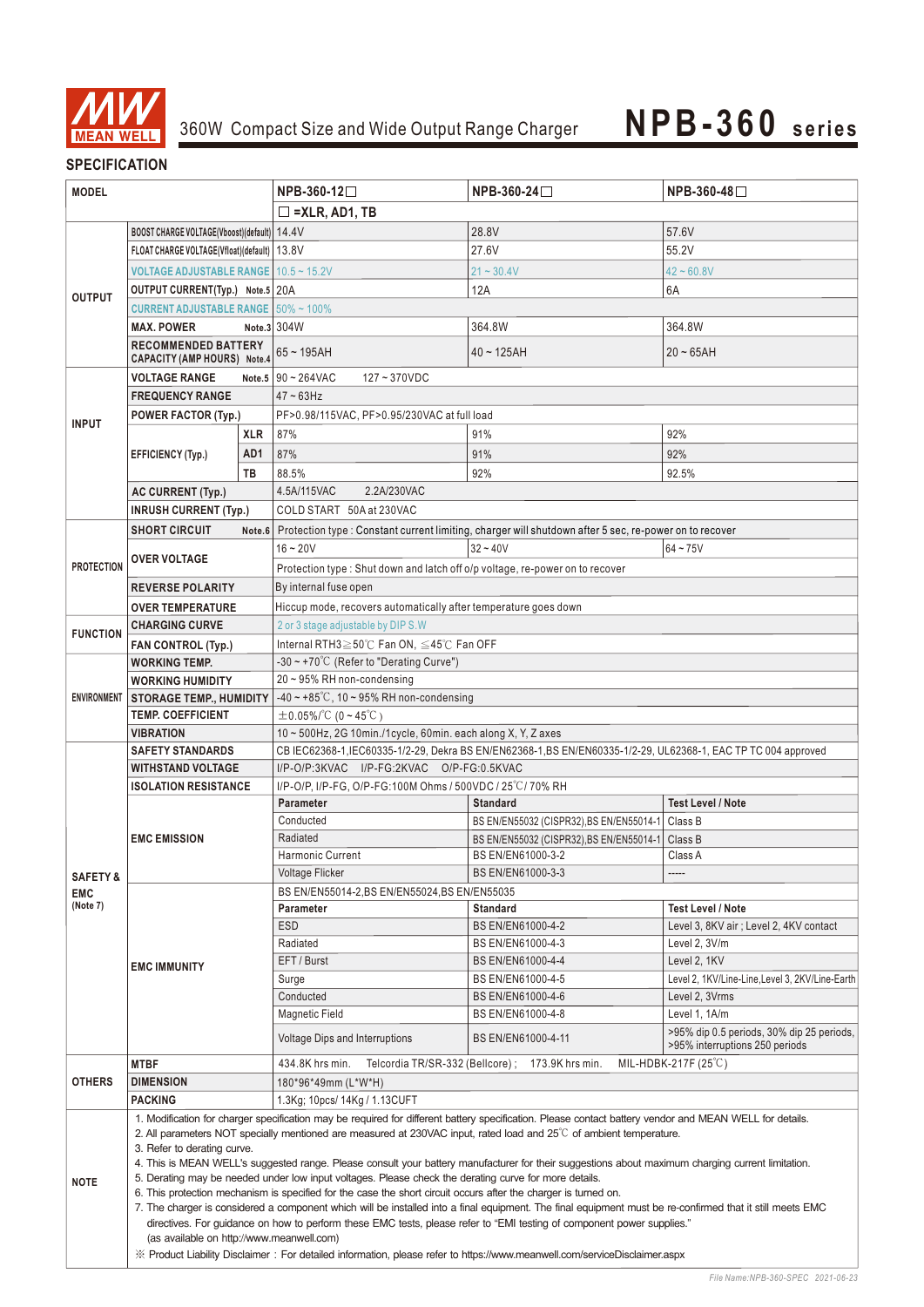

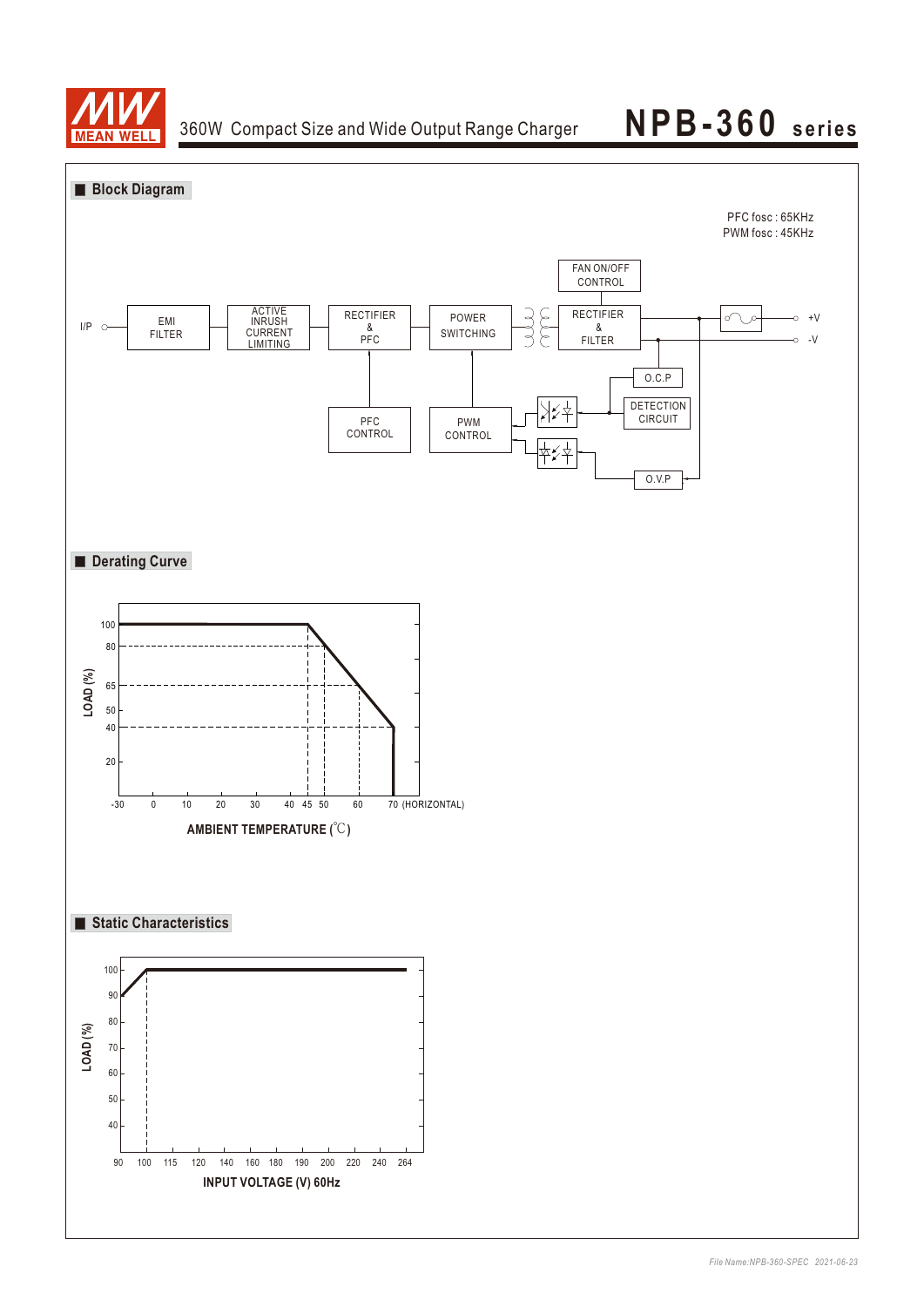

### **Function Manual**

### **1.Charging Curve**

### **1-1 2 or 3 stage selectable by DIP S.W**

※ This series provides 2 or 3 stage charging curve.(Default 3 stage)



### **1-2 Charging Curve by DIP S.W**

<sup>◎</sup> 2 stage charging curve ◎ 3 stage charging curve



| State               | NPB-360-12 | NPB-360-24 | NPB-360-48 |
|---------------------|------------|------------|------------|
| Constant<br>Current | 20A        | 12A        | 6A         |
| Vfloat              | 13.8V      | 27.6V      | 55.2V      |



| State                 | NPB-360-12 | NPB-360-24 | NPB-360-48 |
|-----------------------|------------|------------|------------|
| l Constant<br>Current | 20A        | 12A        | 6A         |
| Vhoost                | 14.4V      | 28.8V      | 57.6V      |
| Vfloat                | 13.8V      | 27.6V      | 55.2V      |

**Status** 

◎ 2 stage charging cure is suitable for Li-ion batteries(lithium iron and lithium manganese), 3 stage charging cure is suitable for lead-acid batteries (flooded ,Gel and AGM).

### **2.Charging voltage adjustable by VR**

| Model                           | NPB-360-12 | NPB-360-24 <del></del> | NPB-360-48 <b>Γ</b> |  |
|---------------------------------|------------|------------------------|---------------------|--|
| Output voltage adjustable range | 10.5~15.2V | $21 - 30.4V$           | $42 - 60.8V$        |  |

### **3.Charging current adjustable by VR**

| Model                           | $NPB-360-12$ | NPB-360-24□ | NPB-360-48 <b>Γ</b> |  |
|---------------------------------|--------------|-------------|---------------------|--|
| Output current adjustable range | 10~20A       | $6 - 12A$   | 3~6A                |  |

### **4. Front panel LED indicators & Corresponding signal at function pins**

| FD                 | Description                     |
|--------------------|---------------------------------|
| $\bullet$ Green    | Float (stage 3) or Battery full |
| $\blacksquare$ Red | Charging (stage 1 or stage 2)   |

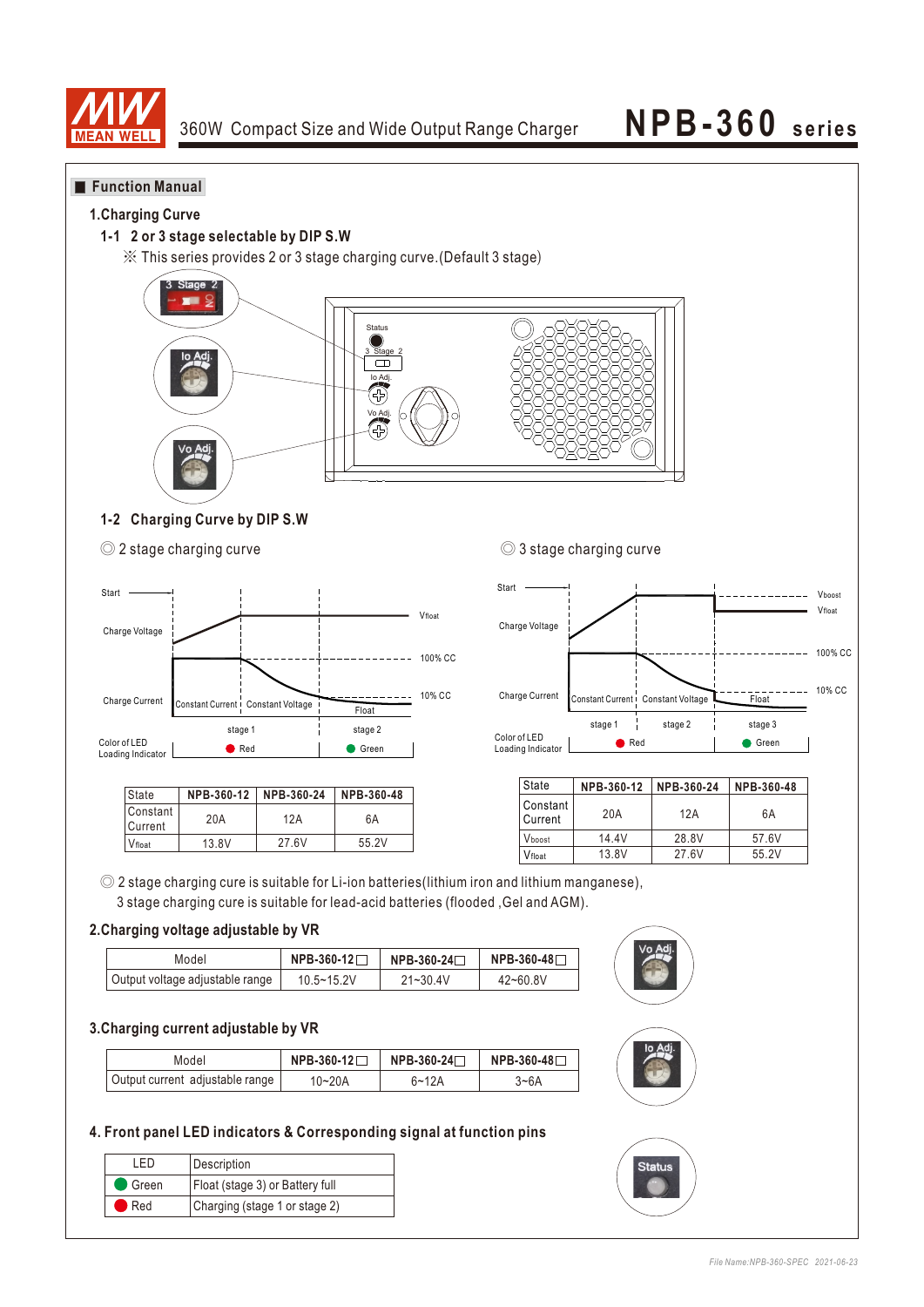



*File Name:NPB-360-SPEC 2021-06-23*